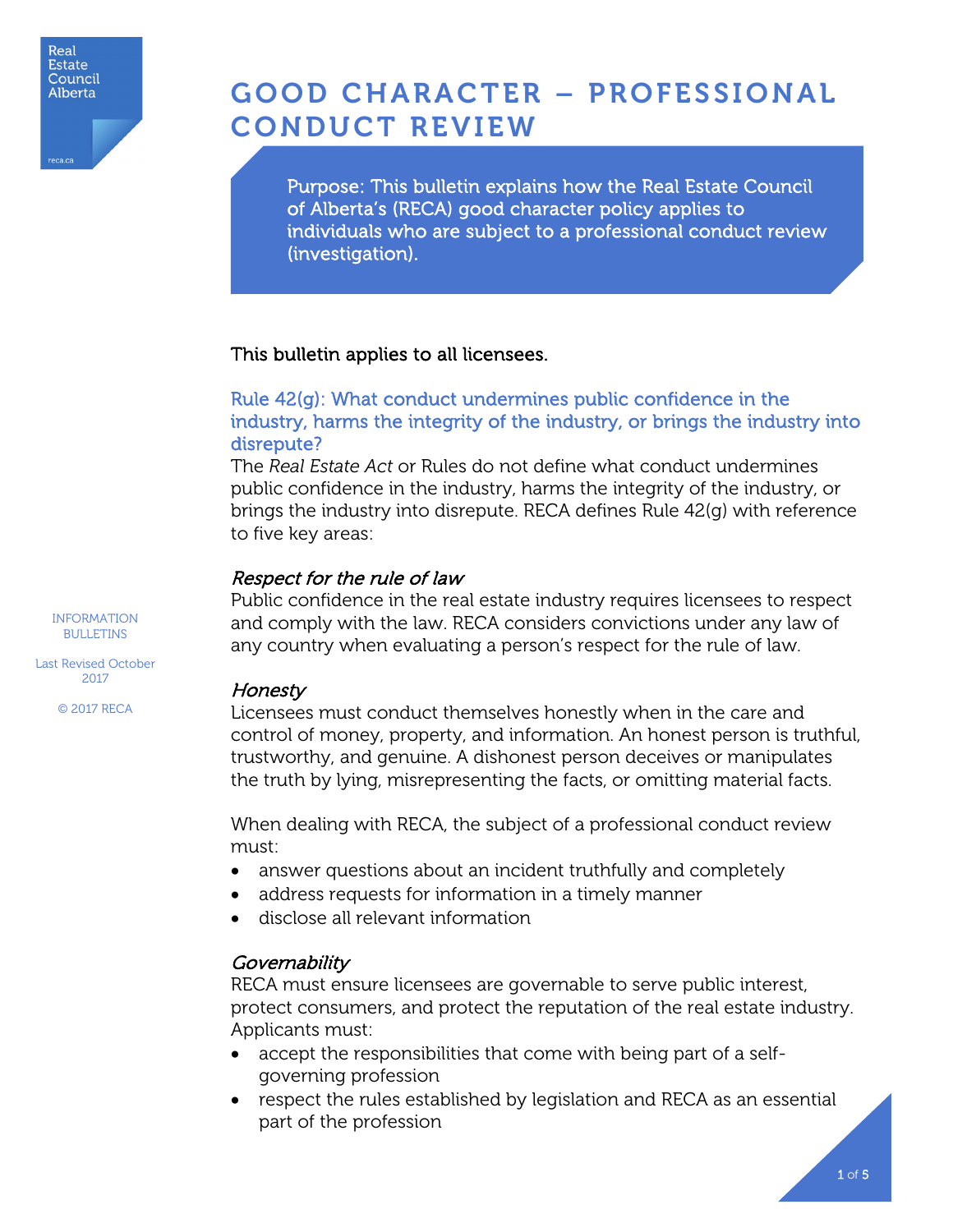- adhere to professional standards
- respond to RECA appropriately and in a timely manner
- take responsibility and be accountable for their actions

An individual's history of regulation in another profession or jurisdiction is relevant in assessing good character and reputation, and governability.

## Financial responsibility

An applicant's lack of financial responsibility may demonstrate a lack of good character when they:

- intentionally avoid financial responsibility
- seek personal interest over financial obligations
- disregard contractual or legal obligations such as trust obligations

Financial concerns resulting from an economic downturn or negligent mismanagement of money or property does not necessarily demonstrate a lack of good character.

# Professionalism

Professionalism is a standard of conduct based on ethics that govern the real estate industry. Professionalism means:

- fulfilling fiduciary obligations and acting in the best interest of clients
- providing competent business services to the public with integrity
- being knowledgeable in your area of practice, including legislative changes, and relevant legal or practice considerations
- acting ethically at all times
- being accountable for your actions and taking responsibility
- meeting obligations when dealing with personal or confidential information
- treating RECA, clients, licensees, and third parties with civility, respect, and professional courtesy
- putting the interests of your client and the profession above your own

#### What triggers a review on whether conduct breached Rule 42(g)?

The executive director reviews conduct after receiving sufficient particulars of a potential breach of Rule 42(g) through:

- a complaint
- any information received indicating a potential breach of Rule  $42(q)$
- a referral from a licensing review after a Rule 40 notification

A potential breach of Rule 42(g) may arise from past conduct or conduct during the review process.

INFORMATION BULLETINS

Last Revised October 2017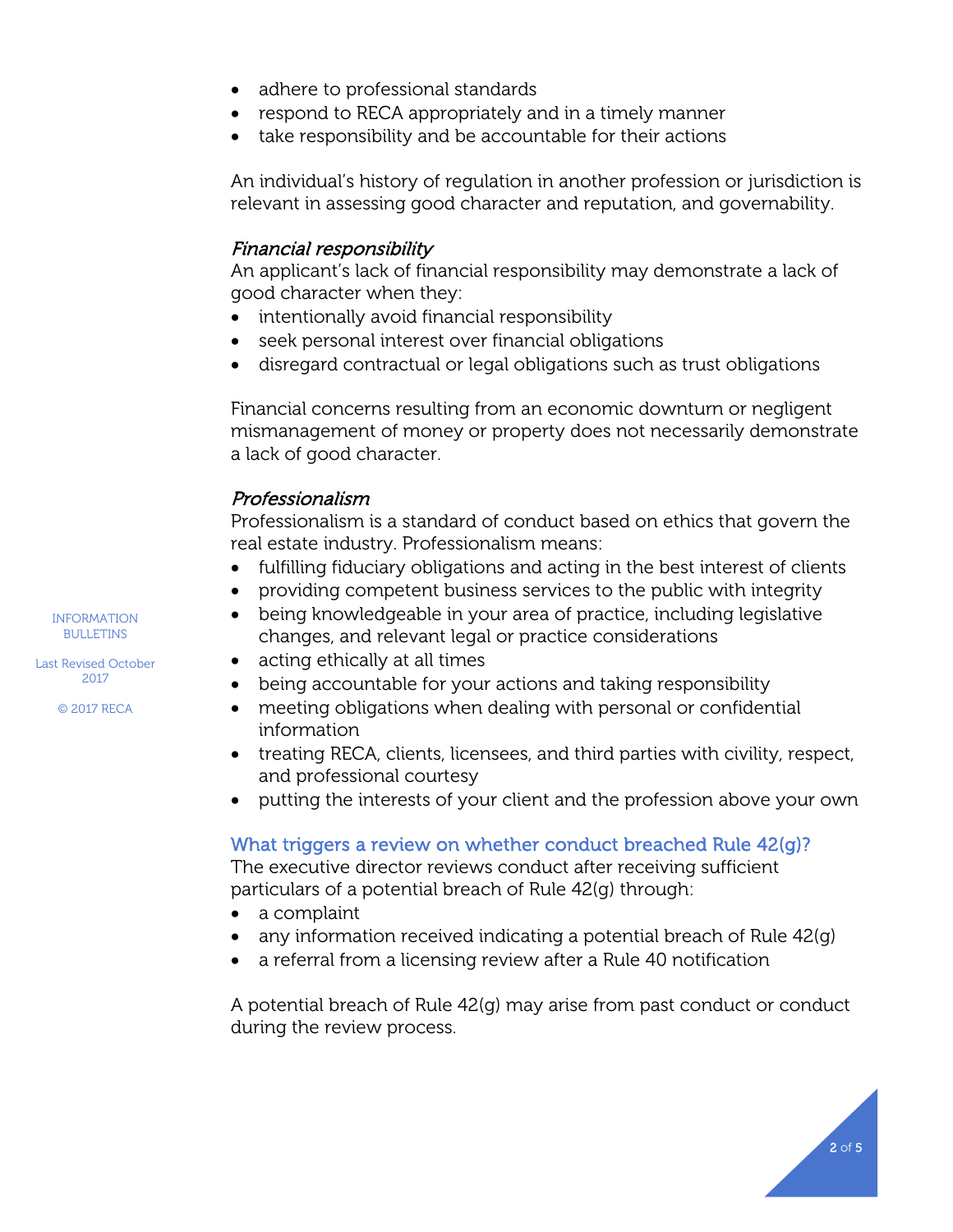## Does RECA review private conduct?

RECA reviews and sanctions private conduct if that conduct undermines public confidence in the industry, harms the integrity of the industry, or brings the industry into disrepute.

RECA may review the conduct of an industry professional if they:

- make unprofessional comments on social media about a client or transaction
- make unprofessional comments on social media about another industry professional, brokerage, or RECA
- engage in conduct that attracts media attention in the local newspaper that reflects poorly on the profession
- carry out deceitful, anti-competitive, or fraudulent activities in another business that has resulted in a judgment against them or criminal charges

#### What is the conduct review process and possible outcomes?

During the conduct review process, an industry professional can expect:

- notification of the conduct review with a copy sent to their broker
- questions from RECA about the conduct at issue
- an opportunity to provide an explanation
- notification of the outcome

The executive director reviews the evidence and may:

- find insufficient evidence of a breach of the legislation
- issue an advisory note (educational, not sanction)
- issue a letter of reprimand
- issue an administrative penalty
- refer the matter to a hearing panel (severe or egregious circumstances)

Licensees have the right to appeal Letters of Reprimand and Administrative Penalties.

Example Cases – Conduct Review Decisions:

- 1) An industry professional's conduct demonstrated a lack of governability by:
- being rude and belligerent to a RECA investigator
- refusing to answer questions of a RECA investigator
- failing to provide records of a transaction

This industry professional received a fine and suspension. The Alberta Court of Appeal upheld RECA's decision.

#### INFORMATION BULLETINS

Last Revised October 2017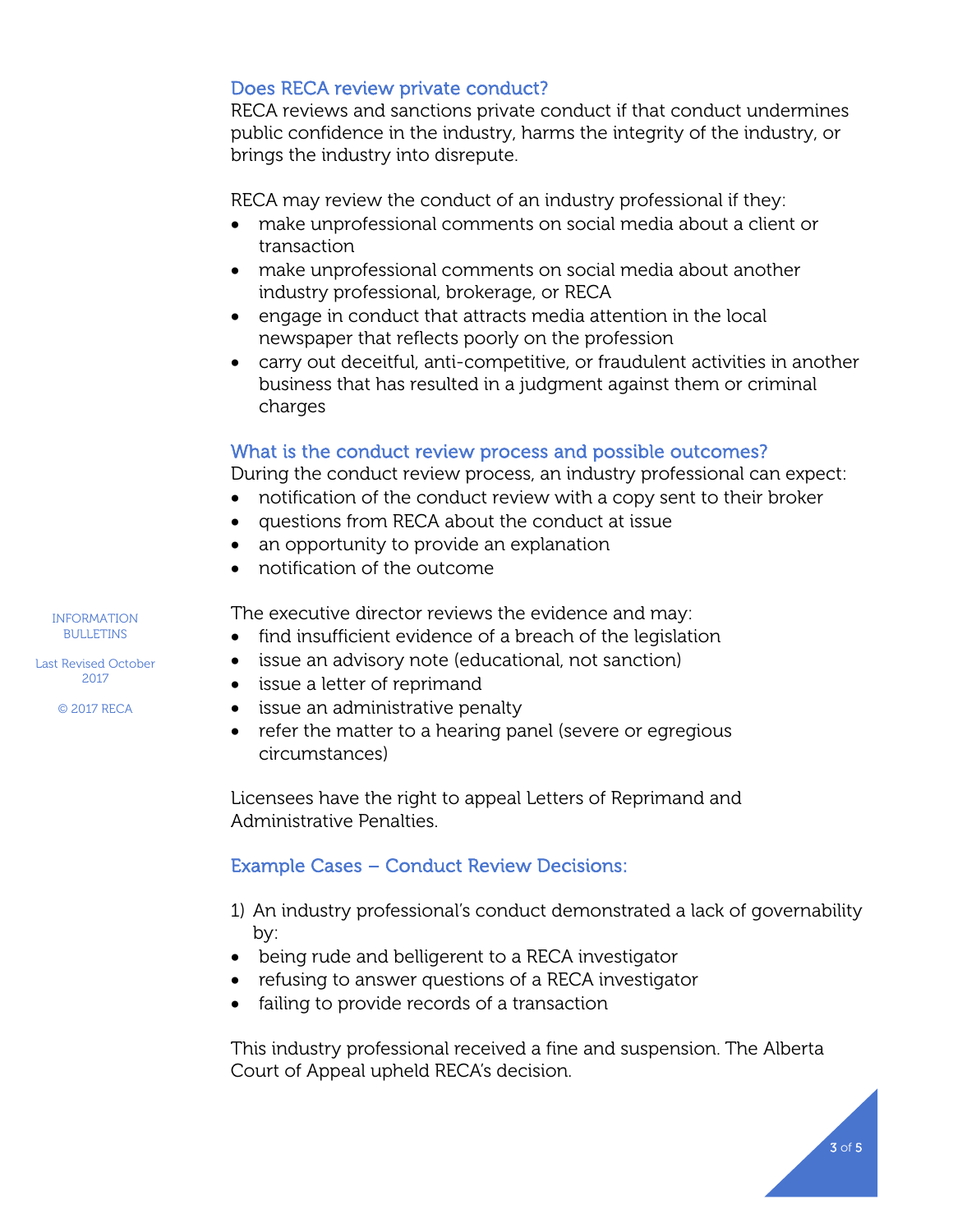- 2) An industry professional's conduct demonstrated a lack of professionalism and respect for the rule of law by driving clients while impaired. This industry professional received an Administrative Penalty.
- 3) A broker's conduct demonstrated a lack of professionalism by making inappropriate comments to a customer on the handling of a deposit. This broker received a Letter of Reprimand.
- 4) An industry professional's conduct demonstrated a lack of governability, professionalism, and respect for the rule of law by:
- gaining access to a property without permission through a basement window when the lock box wasn't working
- allowing an individual to access the property when specifically prohibited by the owner

This industry professional received an Administrative Penalty.

- 5) An industry professional's conduct compromised the investigative process and demonstrated a lack of governability by contacting complainants and threatening them with legal action unless they retracted their statements to RECA. This industry professional received an Administrative Penalty.
- 6) An industry professional's conduct breached Rule 42(g) by driving while impaired and killing another person. The Appeal Panel cancelled the industry professional's licence.

7) Licensees' conduct demonstrated a lack of professionalism by:

- uttering threats and profanities at another industry professional; this industry professional received a Letter of Reprimand
- sending emails with profanity to another industry professional when they were unhappy with a transaction; this industry professional received a Letter of Reprimand
- making derogatory remarks about an industry professional and their brokerage to a group of licensees at an open house; this industry professional received a Letter of Reprimand

INFORMATION BULLETINS

Last Revised October 2017